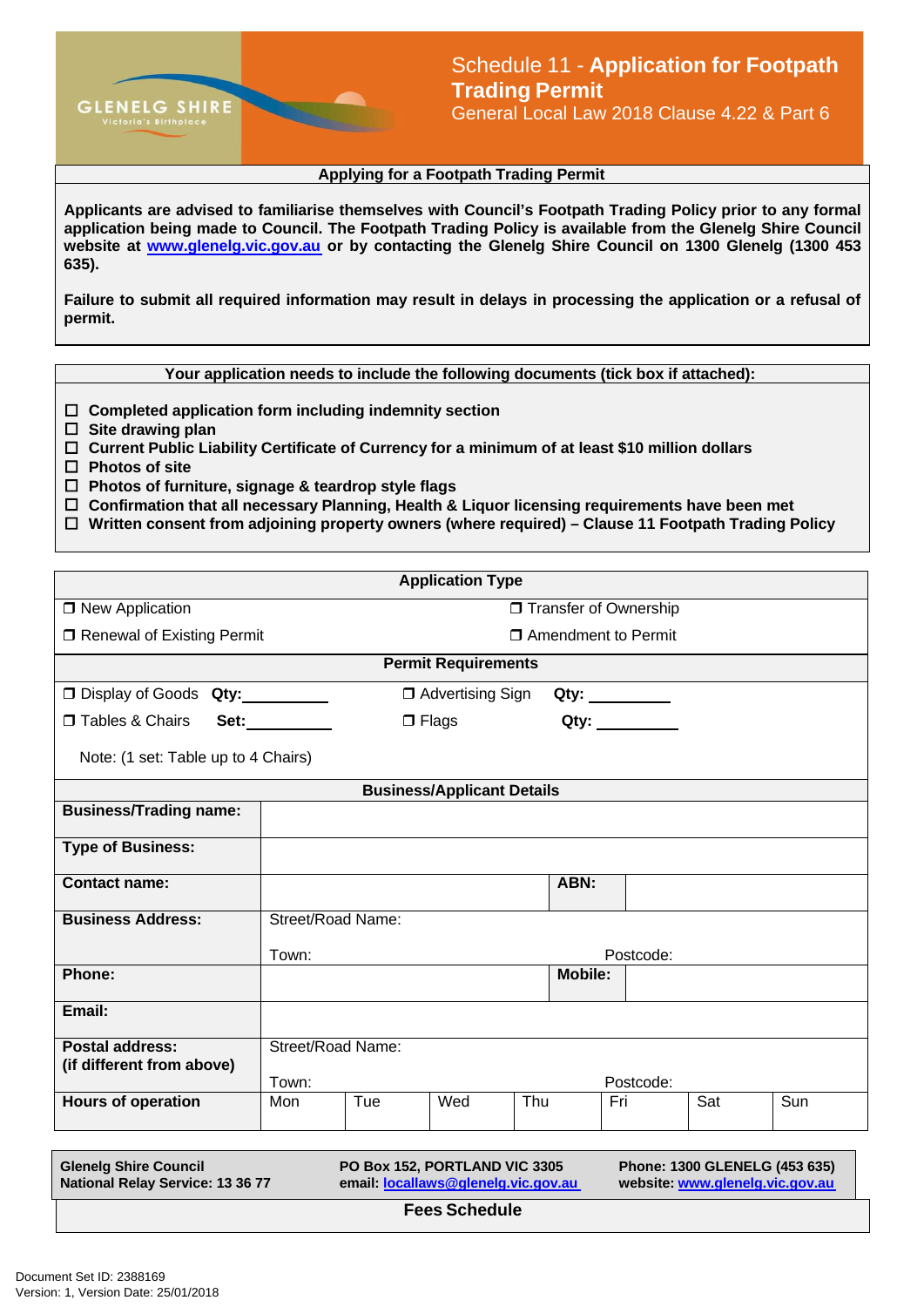**A fee may be payable as determined in the Glenelg Shire Council Fees and Charges Schedule Permits are valid from the date of issue to 31 August of the following year.**

## **On receiving your application our Local Laws Unit will**

- **Check all relevant information has been received**
- **Arrange a time to meet on site for an inspection**
- **Assess the application**
- **Approve or refuse the permit application**

## **Indemnity**

**The applicant has applied to the Glenelg Shire Council for Authority to use the footpath within the municipal district in accordance with Council's Footpath Trading Policy.**

**In granting the permit, the permit holder agrees to indemnify the Council against all claims of any kind arising from any negligent act by either the applicant or the applicant's agents and users.**

**The applicant agrees to indemnify and to keep indemnified the Council, its servants and agents and each of them from and against all actions, costs, claims, charges, expenses, penalties, demands and damages whatsoever which may be brought or made or claimed against them, or any of them, in connection with the applicant's use of the footpath and its obligations under the permit and be directly related to the negligent acts, errors or omissions of the applicant.**

**The applicant's liability to indemnify the Council shall be reduced proportionately to the extent that any act or omission of the Council, contributed to the loss of the liability.**

**Applicant Signature: Date:**

## **Acknowledgement**

**I state that I have read and understand my responsibilities in relation to the Glenelg Shire Council Footpath Trading policy and agree to the conditions of permit therein.**

| <b>Printed name of Applicant:</b> |       |
|-----------------------------------|-------|
|                                   |       |
| <b>Applicant Signature:</b>       | Date: |

**The personal information requested on this form is being collected by the Glenelg Shire Council for municipal purposes**  as specified in the Local Government Act 2020. The Council will use this information only for the specific purpose of collection or for directly related purposes. The information will not be disclosed except as required or specifically authorised by law. You may request access to any personal information that Council may have collected about you. Also, you may request correction of your personal information if you can establish that it is not accurate or complete. **Such requests should be directed to Council's Privacy Officer on telephone 03 5522 2305.**